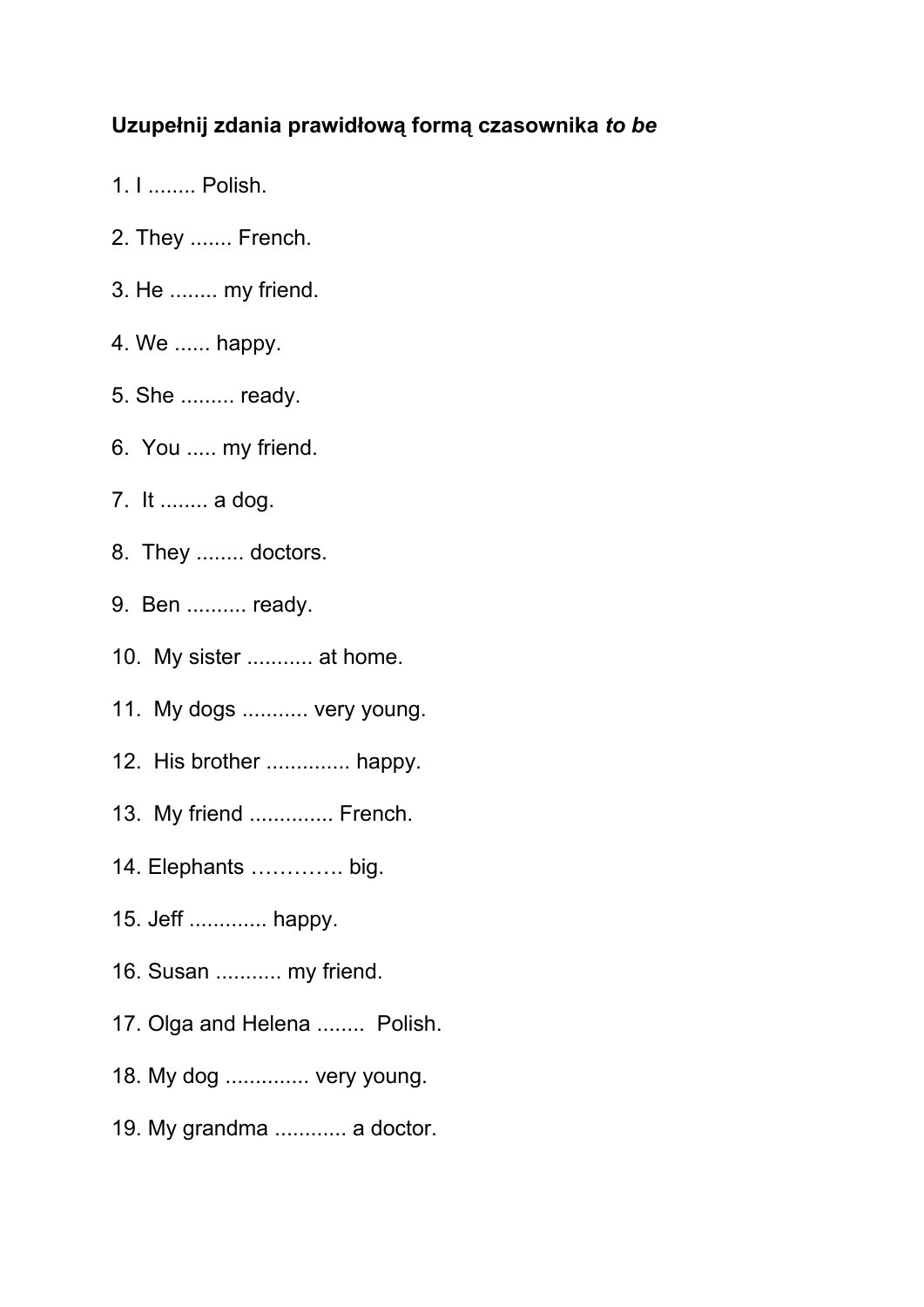- 20. You ............. my friend.
- 21. ........... you ready?
- 22. ........... your sister at home?
- 23. .......... your mum happy?
- 24. .......... you and Tom friends?
- 25. .......... Tom happy?
- 26. .......... I your friend?
- 27. ......... he a doctor?
- 28. ..........you Polish?
- 29. .......... they friends?
- 30. .......... Susan happy?
- 31. .......... Ben and Matt French?
- 32. What ............. it?
- 33. Where ............. he?
- 34. Who .......... you?
- 35. What ........... your name?

Więcej ćwiczeń do wydruku: **angielek.pl**